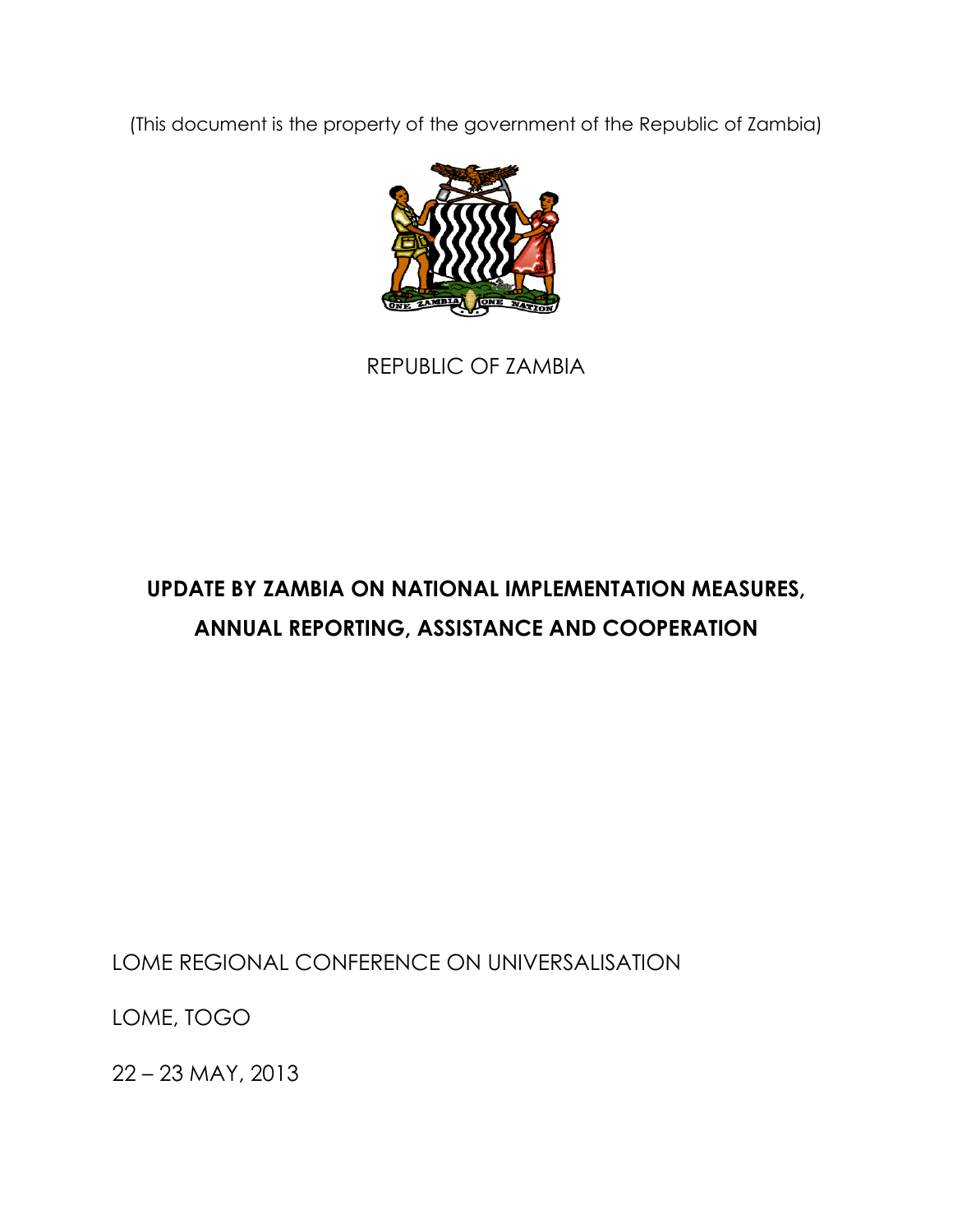Thank you Chair for giving me this opportunity to speak on national implementation measures and where Zambia is at with regard to domestication of the Convention.

From the outset, allow me to state that States Parties are obliged to develop and adopt national implementation measures as required by the Convention. This is important because it is only by adopting domestic legislation that our obligations under the convention can be effected. We continue to be guided by the Accra Action Plan where States Parties agreed to work towards adopting and promulgating a comprehensive national legislation, administrative and other implementing measures, among others.

It is true that progress on implementing the provisions of article 9 has been very slow. We are, however, encouraged by the fact that a number of States are at varying stages of putting in place national implementation measures. We wish to urge those who are procrastinating to make haste to start the process of domesticating the convention.

While giving cognizance to the many different legal and administrative systems that exist in different countries on our continent, it is important for us to exchange information on chosen